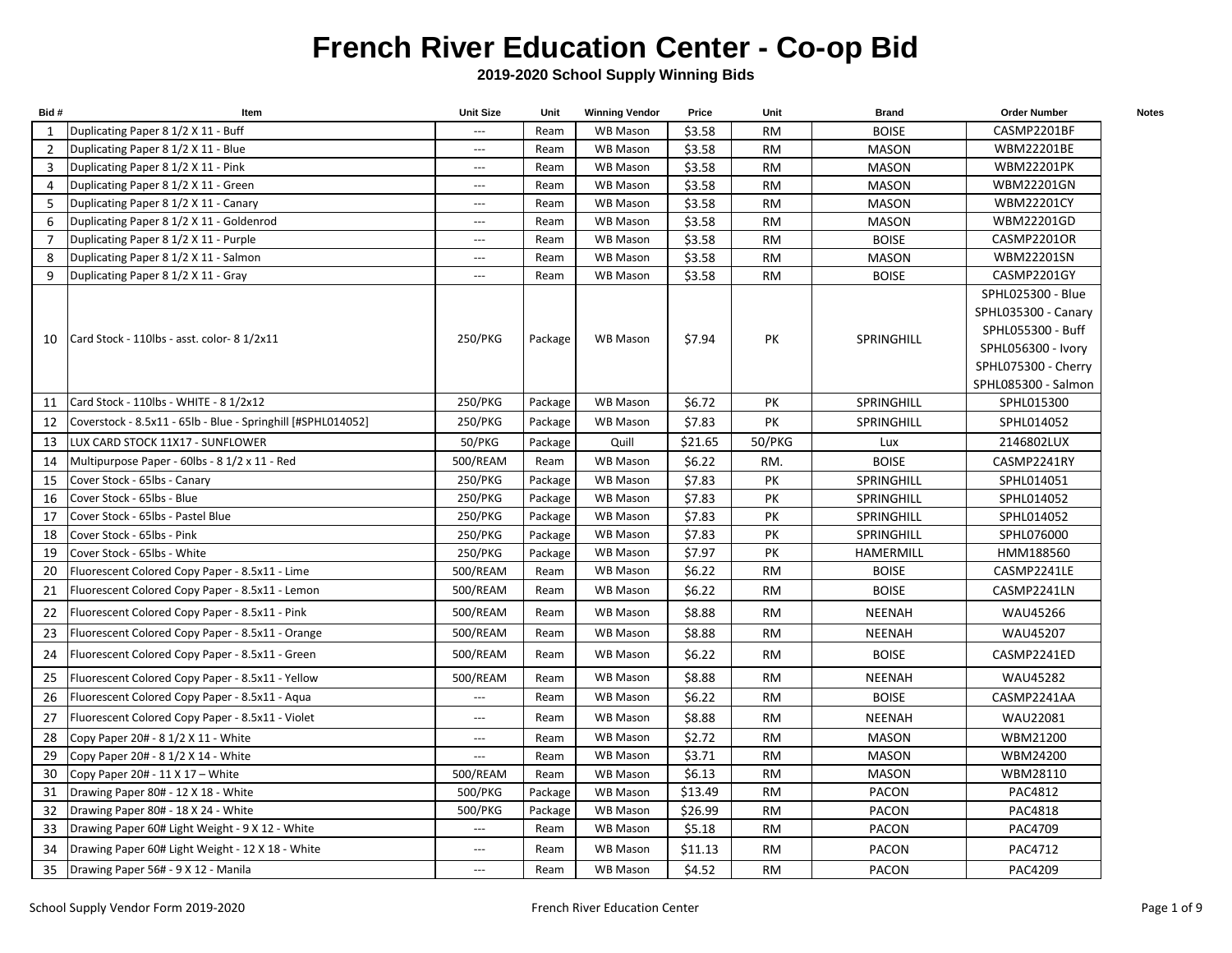| Bid# | Item                                                            | <b>Unit Size</b>              | Unit    | <b>Winning Vendor</b>      | Price   | Unit        | <b>Brand</b>    | <b>Order Number</b> | <b>Notes</b> |
|------|-----------------------------------------------------------------|-------------------------------|---------|----------------------------|---------|-------------|-----------------|---------------------|--------------|
| 36   | Construction Paper - 12x18 - Holiday Green                      | $100$ /pk                     | Pack    | WB Mason                   | \$2.08  | 100/PKG.    | <b>PACON</b>    | PAC8008             |              |
| 37   | Construction Paper - 12x18 - Gray                               | $100$ /pk                     | Pack    | <b>School Specialty</b>    | \$2.23  | PACK OF 100 | <b>SUNWORKS</b> | 1506535             |              |
| 38   | Construction Paper 9x12 - Christmas Red                         | 100/PKG                       | Package | <b>WB Mason</b>            | \$1.45  | 100/PKG.    | <b>PACON</b>    | PAC9904             |              |
| 39   | Construction Paper 9x12 - Spectral Orange                       | 100/PKG                       | Package | WB Mason                   | \$1.31  | 100/PKG.    | <b>PACON</b>    | PAC6604             |              |
| 40   | Construction Paper 9x12 - Spectral Yellow                       | 100/PKG                       | Package | <b>WB Mason</b>            | \$1.09  | 100/PKG.    | <b>PACON</b>    | PAC8404             |              |
| 41   | Construction Paper 9x12 - Spectral Green                        | 100/PKG                       | Package | <b>WB Mason</b>            | \$1.07  | 100/PKG.    | PACON           | PAC8004             |              |
| 42   | Construction Paper 9x12 - Holiday Green                         | 100/PKG                       | Package | <b>WB Mason</b>            | \$1.07  | 100/PKG.    | PACON           | PAC8004             |              |
| 43   | Construction Paper 9x12 - Spectral Blue                         | 100/PKG                       | Package | WB Mason                   | \$1.07  | 100/PKG.    | PACON           | PAC7404             |              |
| 44   | Construction Paper 9x12 - Sky Blue                              | 100/PKG                       | Package | WB Mason                   | \$1.07  | 100/PKG.    | <b>PACON</b>    | PAC7604             |              |
| 45   | Construction Paper 9x12 - Brown                                 | 100/PKG                       |         | Package School Specialty   | \$1.24  | PACK OF 100 | <b>SUNWORKS</b> | 1506492             |              |
| 46   | Construction Paper 9x12 - Warm Brown                            | 100/PKG                       | Package | <b>School Specialty</b>    | \$1.25  | PACK OF 100 | <b>SUNWORKS</b> | 1506494             |              |
| 47   | Construction Paper 9x12 - Black                                 | 100/PKG                       | Package | WB Mason                   | \$1.16  | 100/PKG.    | <b>PACON</b>    | PAC6304             |              |
| 48   | Construction Paper 9x12 - Assorted                              | 100/PKG                       | Package | WB Mason                   | \$1.14  | 100/PKG.    | <b>PACON</b>    | PAC6504             |              |
| 49   | Construction Paper 9x12 - Violet                                | 100/PKG                       | Package | WB Mason                   | \$1.07  | 100/PKG.    | PACON           | PAC7204             |              |
| 50   | Construction Paper 9x12 - White                                 | 100/PKG                       |         | Package   School Specialty | \$1.10  | PACK OF 100 | <b>SUNWORKS</b> | 1506511             |              |
| 51   | Construction Paper 9x12 - Light Green                           | 100/PKG                       | Package | WB Mason                   | \$1.07  | 100/PKG.    | PACON           | PAC8104             |              |
| 52   | Construction Paper 9x12 - Pink                                  | 100/PKG                       | Package | WB Mason                   | \$1.07  | 100/PKG.    | <b>PACON</b>    | PAC7004             |              |
| 53   | Construction Paper 9x12 - Gray                                  | 100/PKG                       |         | Package School Specialty   | \$1.10  | PACK OF 100 | <b>SUNWORKS</b> | 1506509             |              |
| 54   | Construction Paper 12x18 - Gray                                 | 50/PKG                        | Package | WB Mason                   | \$1.05  | 50/PKG      | <b>PACON</b>    | PAC8807             |              |
| 55   | Construction Paper 12x18 - Slate Gray                           | 50/PKG                        | Package | WB Mason                   | \$2.27  | 50/PK       | <b>PACON</b>    | PAC103060           |              |
| 56   | Construction Paper 12x18 - Christmas Red                        | 100/PKG                       | Package | WB Mason                   | \$2.86  | 100/PKG.    | <b>PACON</b>    | PAC9908             |              |
| 57   | Construction Paper 12x18 - Spectral Orange                      | 100/PKG                       | Package | <b>WB Mason</b>            | \$2.55  | 100/PKG.    | <b>PACON</b>    | PAC6608             |              |
| 58   | Construction Paper 12x18 - Spectral Yellow                      | 100/PKG                       | Package | <b>WB Mason</b>            | \$2.08  | 100/PKG.    | <b>PACON</b>    | PAC8408             |              |
| 59   | Construction Paper 12x18 - Spectral Green                       | 100/PKG                       | Package | <b>WB Mason</b>            | \$2.08  | 100/PKG.    | <b>PACON</b>    | PAC8008             |              |
| 60   | Construction Paper 12x18 - Light Green                          | 100/PKG                       | Package | <b>WB Mason</b>            | \$2.08  | 100/PKG.    | PACON           | PAC8108             |              |
| 61   | Construction Paper 12x18 - Spectral Blue                        | 100/PKG                       | Package | <b>WB Mason</b>            | \$2.08  | 100/PKG.    | PACON           | PAC7408             |              |
| 62   | Construction Paper 12x18 - Sky Blue                             | 100/PKG                       | Package | WB Mason                   | \$2.08  | 100/PKG.    | PACON           | <b>PAC7608</b>      |              |
| 63   | Construction Paper 12x18 - Violet                               | 100/PKG                       | Package | WB Mason                   | \$2.08  | 100/PKG.    | <b>PACON</b>    | <b>PAC7208</b>      |              |
| 64   | Construction Paper 12x18 - Brown                                | 100/PKG                       | Package | WB Mason                   | \$2.28  | 100/PKG.    | <b>PACON</b>    | PAC6708             |              |
| 65   | Construction Paper 12x18 - Warm Brown                           | 100/PKG                       | Package | <b>School Specialty</b>    | \$2.47  | PACK OF 100 | <b>SUNWORKS</b> | 1506521             |              |
| 66   | Construction Paper 12x18 – Black                                | 100/PKG                       | Package | WB Mason                   | \$2.28  | 100/PKG.    | <b>PACON</b>    | PAC6308             |              |
| 67   | Construction Paper 12x18 - Assorted                             | 100/PKG                       | Package | WB Mason                   | \$2.49  | 100/PKG.    | <b>PACON</b>    | PAC6508             |              |
| 68   | Construction Paper 12x18 - White                                | 100/PKG                       |         | Package   School Specialty | \$2.23  | PACK OF 100 | <b>SUNWORKS</b> | 1506537             |              |
| 69   | Construction Paper 12x18 - Rose                                 | 100/PKG                       | Package | Cascade                    | \$2.95  | 100/pk      | ideal paper     | 115978/pink         |              |
| 70   | Construction Paper 18 X 24 - White                              | 50/PKG                        |         | Package   School Specialty | \$2.67  | PACK OF 50  | <b>SUNWORKS</b> | 1506556             |              |
| 71   | Construction Paper 18 X 24 - Black                              | 50/PKG                        | Package | WB Mason                   | \$2.57  | 50/PKG.     | PACON           | PAC6317             |              |
| 72   | Parchment Paper - 24# - Gray - Southworth                       | 500/Box                       | Box     | WB Mason                   | \$25.96 | 500/BX      | SOUTHWORTH      | SOU974C             |              |
| 73   | Comp Paper 8 X 10 1/2 - W/Margin 3/8 Ruling Short Way - White   | $\hspace{0.05cm} \cdots$      | Ream    | WB Mason                   | \$2.31  | RM.         | PACON           | PAC2431             |              |
| 74   | Comp Paper 8 X 10 1/2 - No/Margin 3/8 Ruling Short Way - White  | $\overline{\phantom{a}}$      | Ream    | <b>WB Mason</b>            | \$2.31  | RM.         | PACON           | PAC2433             |              |
| 75   | Comp Paper 8 X 10 1/2 - No/Margin 1/2 Ruling Long Way - White   | $\hspace{0.05cm} \ldots$      | Ream    | <b>WB Mason</b>            | \$2.54  | RM.         | PACON           | PACL24312211        |              |
| 76   | Comp Paper 8 X 10 1/2 - No/Margin 3/8 Ruling Short Way - Yellow | $\hspace{0.05cm} \ldots$      | Ream    | Cascade                    | \$2.80  | rm          | american pr.    | 109392              |              |
| 77   | White Lined Paper - 8 1/2 x 11                                  | $\hspace{1.5cm} \textbf{---}$ | Ream    | <b>WB Mason</b>            | \$2.54  | RM.         | PACON           | PAC2401             |              |
| 78   | Yellow Lined Paper - 8 1/2 x 11                                 | $\hspace{1.5cm} \textbf{---}$ | Ream    | Cascade                    | \$3.34  | rm          | americam pr.    | 109393              |              |
| 79   | Arithmetic Paper 6 X 9 - White                                  | $\hspace{0.05cm} \ldots$      | Ream    | Cascade                    | \$1.57  | rm          | american pr.    | 109626              |              |
| 80   | Arithmetic 8 X 10 1/2 - White                                   | $\hspace{0.05cm} \ldots$      | Ream    | Cascade                    | \$2.73  | rm          | american pr.    | 109627              |              |
|      |                                                                 |                               |         |                            |         |             |                 |                     |              |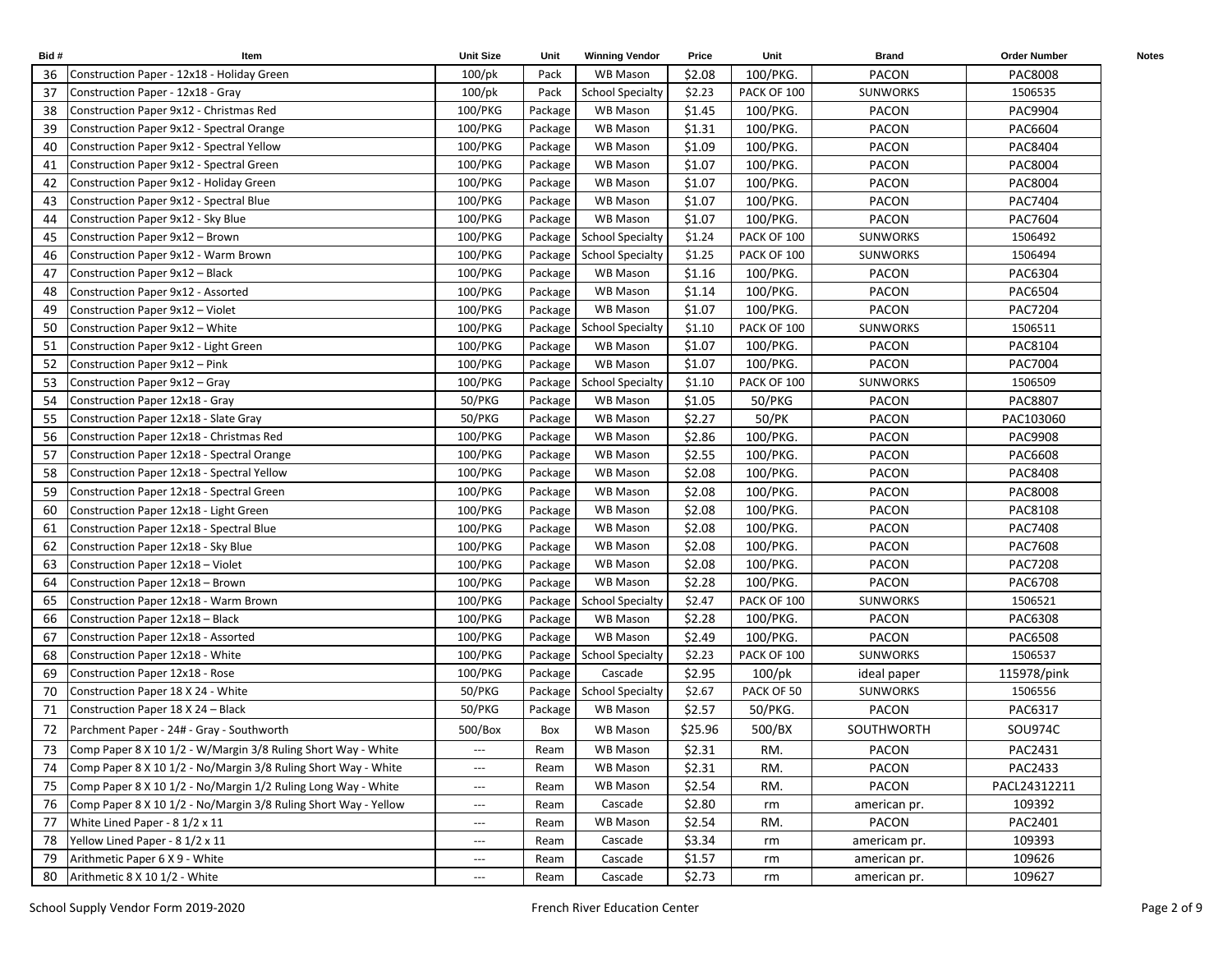| Bid# | Item                                                                                                | <b>Unit Size</b>    | Unit    | <b>Winning Vendor</b>   | Price   | Unit              | <b>Brand</b>   | <b>Order Number</b> | <b>Notes</b>                  |
|------|-----------------------------------------------------------------------------------------------------|---------------------|---------|-------------------------|---------|-------------------|----------------|---------------------|-------------------------------|
| 81   | Drawing Paper - 60# 9 X 12 - White                                                                  | ---                 | Ream    | WB Mason                | \$5.14  | RM.               | <b>PACON</b>   | PAC4709             |                               |
| 82   | Graph Paper - 8 1/2 x 11 - 1/4" Rule                                                                | $---$               | Ream    | WB Mason                | \$2.78  | RM.               | PACON          | PAC2411             |                               |
| 83   | Graph Paper - 8 1/2 x 11 - 1/2" Rule                                                                | ---                 | Ream    | WB Mason                | \$3.81  | RM.               | PACON          | PACL00778002211     |                               |
| 84   | Graph Paper 8 1/2 x 11 1/8" rule                                                                    | $---$               | Ream    | Cascade                 | 9.37    | rm                | american pr.   | 111276              |                               |
| 85   | Chart Paper, Padded, White Bond - 24 X 32 - 1 Inch Ruling One Side                                  | $---$               | Each    | Cascade                 | 3.00    | each              | american pr.   | 166393              |                               |
| 86   | Chart Paper, Padded, White - 24 X 32 - Unruled - Unpunched - [Vendor<br>indicate # of pages in pad] | 100 Sheets          | Each    | WB Mason                | \$2.39  | 25<br>SHTS./PAD   | PACON          | PAC74510            |                               |
| 87   | Easel Paper - Not Sticky - 27x34                                                                    | ---                 | 2 Pack  | WB Mason                | \$11.40 | $2/CTN$ .         | <b>TOPS</b>    | TOP7903             |                               |
| 88   | Story Paper Pad - 24x36 Ruling Short Way 100 sheets per pad                                         | $---$               | Pad     | Cascade                 | \$9.78  | EACH              | <b>PACON</b>   | 109786              |                               |
| 89   | Restickable Easel Pads 25x30, Plain White                                                           | ---                 | Each    | Cascade                 | \$17.70 | EACH              | 3M             | 113217              |                               |
| 90   | Oak tag 9 X 12 Med Weight 125 Lb                                                                    | 100/Pkg             | Package | WB Mason                | \$2.04  | 100/PKG.          | PACON          | PAC5181             |                               |
| 91   | Oak tag 12 X 18 Med Weight 125 Lb                                                                   | 100/Pkg             | Package | WB Mason                | \$4.10  | 100/PKG.          | PACON          | PAC5184             |                               |
| 92   | Oak tag 18 X 24 Med Weight                                                                          | 100/Pkg             | Package | WB Mason                | \$8.23  | 100/PKG.          | <b>PACON</b>   | PAC5190             |                               |
| 93   | 9x12 Tag Paper - Assorted Colors                                                                    | 100/Pkg             | Package | WB Mason                | \$2.62  | 100/PKG.          | <b>PACON</b>   | PAC5171             |                               |
| 94   | 9x12 Tag Paper - White                                                                              | 100/Pkg             | Package | WB Mason                | \$1.88  | 100/PKG.          | PACON          | PAC5231             |                               |
| 95   | Poster Board - 20"x26" (Coated One Side)                                                            | ---                 | Each    |                         |         |                   | No Bid         |                     |                               |
| 96   | Rainbow Colored Kraft Paper, lightweight, 36"x1000' - Orange                                        | Roll                | Roll    | WB Mason                | \$36.27 | Roll              | <b>PACON</b>   | PAC63100            |                               |
| 97   | Rainbow Colored Kraft Paper, lightweight, 36"x1000' - Dark Blue                                     | Roll                | Roll    | WB Mason                | \$30.92 | Roll              | <b>PACON</b>   | PAC63180            |                               |
| 98   | Rainbow Colored Kraft Paper, lightweight, 36"x1000' - Green                                         | Roll                | Roll    | WB Mason                | \$40.21 | Roll              | <b>PACON</b>   | PAC63130            |                               |
| 99   | Rainbow Colored Kraft Paper, lightweight, 36"x1000' - Yellow                                        | Roll                | Roll    | WB Mason                | \$36.27 | Roll              | <b>PACON</b>   | PAC63080            |                               |
| 100  | Rainbow Colored Kraft Paper, lightweight, 36"x1000' - Red                                           | Roll                | Roll    | WB Mason                | \$32.72 | Roll              | PACON          | PAC63030            |                               |
| 101  | Tissue Paper, Assorted Colors - Kolorfast [#214947]                                                 | $\qquad \qquad - -$ | Package | Cascade                 | \$7.41  | pkg               | hygloss        | 115266              |                               |
| 102  | Preschool Certificate - 8.5x11 - Trend #T-17006 [NO SUBS]                                           | 30/Pkg              | Package | Cascade                 | \$3.07  | $30$ /pk          | trend          | 034984              |                               |
| 103  | <b>Steno Pads</b>                                                                                   | ---                 | Each    | WB Mason                | \$0.41  | EACH              | UNIVERSAL      | UNV76620            |                               |
| 104  | One Subject - 8 x 10 1/2 - (side spiral) notebook                                                   | 140 Pages           | Each    | Cascade                 | \$0.75  | 140 <sub>pg</sub> | cascade        | 030608              |                               |
| 105  | Examination Books - 7 X 8 1/2 12 Pages Stapled                                                      | 50/Pkg              | Each    | WB Mason                | \$4.35  | EACH              | <b>PACON</b>   | PACBB7812           |                               |
| 106  | Composition Books #16 - 7 X 8 1/2 40 Pages - Stapled                                                | Sold as Each        | Each    | <b>School Specialty</b> | \$0.18  | <b>EACH</b>       | SCHOOL SMART   | 002043              |                               |
| 107  | Composition Books #16 - 7 X 8.5 - 48 Pages - Stapled                                                | Sold as Each        | Each    | WB Mason                | \$0.23  | EACH              | <b>PACON</b>   | PACMMK37121         |                               |
| 108  | Composition Notebook - 9 3/4" X 7 1/2", Wide Margin Ruled, Black                                    | 120 Sheets          | Each    | Cascade                 | \$0.54  | each              | pacon          | 110312              |                               |
| 109  | Hard Cover - Marble Composition Book -<br>[VENDOR - indicate # of pages and size]                   | $---$               | Each    | WB Mason                | \$0.49  | EACH              | PACON          | PACMMK37118         | 9 3/4 x 7 1/2 - 120<br>sheets |
| 110  | Sentence Strips - Manila                                                                            | 100 SHT/PKG         | Package | WB Mason                | \$1.22  | PKG.              | <b>PACON</b>   | PAC5157             |                               |
| 111  | Sentence Strips - Assorted Colors                                                                   | 100 SHT/PKG         | Package | WB Mason                | \$1.51  | PKG.              | <b>PACON</b>   | PAC73400            |                               |
| 112  | Spiral Notebooks - 8x10.5                                                                           | 70 SHEETS           | Each    | <b>School Specialty</b> | \$0.71  | <b>EACH</b>       | SCHOOL SMART   | 085267              |                               |
| 113  | Mini-Legal Pads - 3x5 - White                                                                       | 3/pack              | pack    | <b>School Specialty</b> | \$1.15  | PACK OF 3         | ROARING SPRING | 087158              |                               |
|      | 114 Note Pads - 8.5 x 11 - White                                                                    | 12/Pack             | Pack    | WB Mason                | \$5.16  | PKG.              | MASON          | WBM10630            |                               |
|      | 115 Legal Pads - White 8 1/2 X 11 3/4                                                               | 12/Pack             | Pack    | WB Mason                | \$5.16  | PKG.              | <b>MASON</b>   | WBM10630            |                               |
|      | 116 Legal Pads - Yellow 8 1/2 X 11 3/4 -                                                            | 12/Pack             | Pack    | WB Mason                | \$5.16  | PKG.              | <b>MASON</b>   | WBM20630            |                               |
|      | 117 Laminating Film 1.5 Mil 25" X 500 Roll                                                          | ---                 | Each    | Scott                   | \$13.10 | Each              | Hop            | 25" x 500'          |                               |
|      | 118 Laminating Film 3.0 Mill 25" X 250 Roll                                                         | 1" CORE             | Each    | Scott                   | \$15.50 | Each              | Hop            | LR-3X25/250Y        |                               |
|      | 119 Laminating Pouches - Letter Size - 9 x 11.5 - Scotch Thermal                                    | $100/B$ ox          | Box     | Scott                   | \$6.22  | Box               | Hop            | P309                |                               |
|      | 120 Laminating Pouches - 8.1x11.4 - Scotch #TP33854-200 [NO SUBS]                                   | 200/Box             | Box     | WB Mason                | \$23.28 | 200/BX            | 3M             | MMMTP3854200        |                               |
| 121  | Desk Calendar, 16 Month, 22" X 17"                                                                  | ---                 | Each    | Cascade                 | \$1.99  | each              | roaring spgs   | 120088              |                               |
|      | 122 Desk Calendar - At-A-Glance - AAGE41750 [NO SUBS]                                               | ---                 | Each    | WB Mason                | \$13.88 | Each              | AT-A-GLANCE    | AAGE41750           |                               |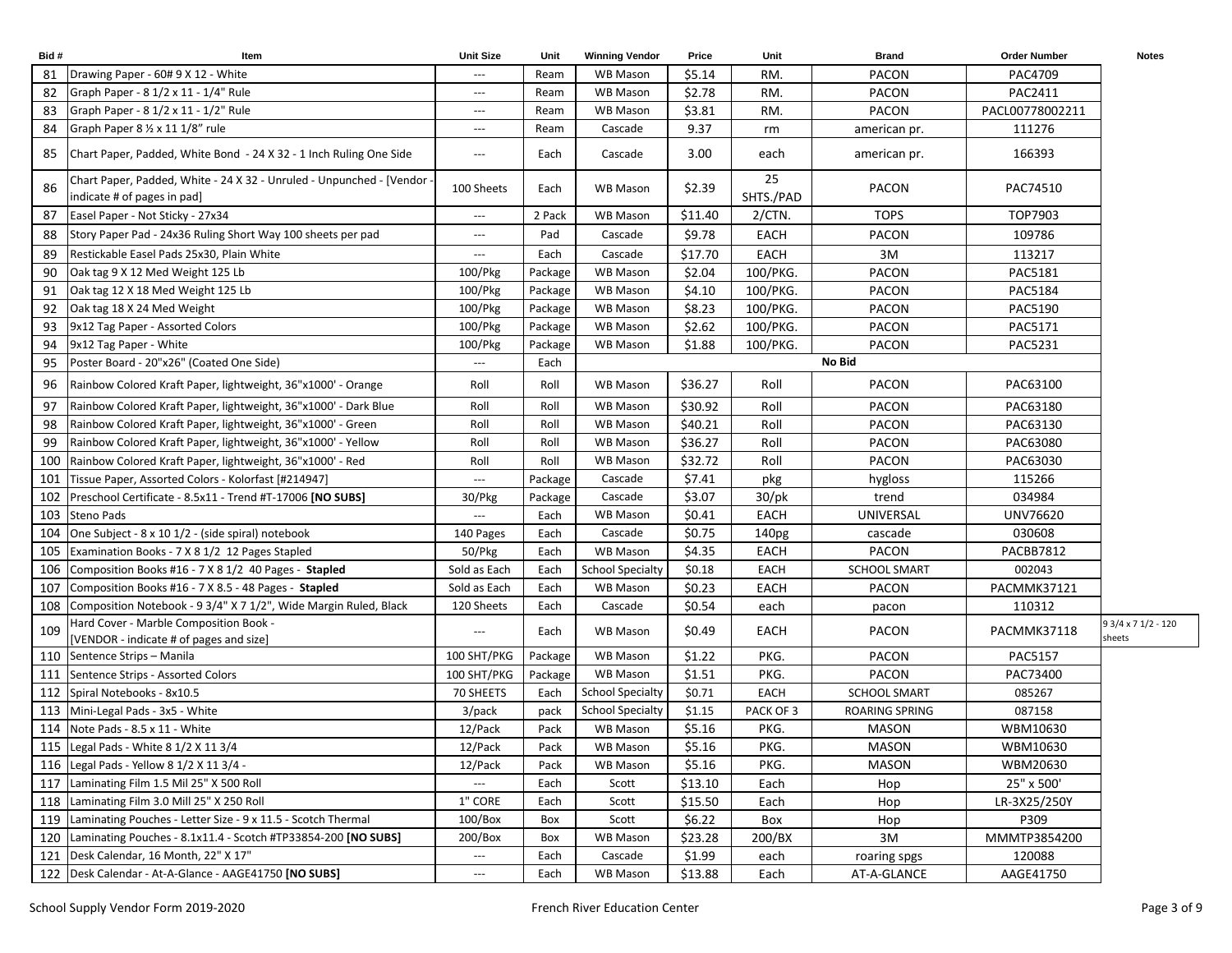| Bid#  | Item                                                                                  | <b>Unit Size</b>              | Unit    | <b>Winning Vendor</b>      | Price   | Unit            | <b>Brand</b>         | <b>Order Number</b> | <b>Notes</b> |
|-------|---------------------------------------------------------------------------------------|-------------------------------|---------|----------------------------|---------|-----------------|----------------------|---------------------|--------------|
|       | 123 Class Record Books 9-10 Weeks 8 1/2 X 11                                          | $\hspace{0.05cm} \ldots$      | Each    | <b>School Specialty</b>    | \$1.37  | <b>EACH</b>     | HAMMOND AND STEPHENS | 1481868             |              |
|       | 124 Plan Master #2 K12 - 8 1/2 X 11 3/4 Red                                           | $\hspace{1.5cm} \textbf{---}$ | Each    | Cascade                    | \$2.73  | each            | elan pub. W101       | 017215              |              |
|       | 125 Record Book Extra Large Blocks                                                    | $\hspace{1.5cm} \textbf{---}$ | Each    | <b>WB Mason</b>            | \$2.69  | EACH            | <b>ELAN</b>          | ELANEXCELLO         |              |
| 126   | Appointment Book - 14-Month, Jul. - Aug., Academic/Fiscal - 8-1/4 X 10-<br>7/8, Black | $\hspace{1.5cm} \textbf{---}$ | Each    | Cascade                    | \$11.01 | each            | doolittle            | 029987              |              |
| 127   | Envelopes - Plain White #6                                                            | $500/b$ ox                    | Box     | Cascade                    | \$8.81  | $500$ /bx       | std.envelope         | 120325 - 6 1/4      |              |
| 128   | Envelopes - Plain White #10                                                           | $500/b$ ox                    | Box     | WB Mason                   | \$7.83  | BX              | <b>MASON</b>         | WBM35210            |              |
| 129   | Envelopes - Plain White #10 - Window                                                  | $500/b$ ox                    | Box     | Cascade                    | \$8.85  | $500$ /bx       | std.envelope         | 120343              |              |
| 130   | Envelopes - Report Card - 6 x 9 - Kurtz #17097 [NO SUBS]                              | 500/box                       | Box     |                            |         |                 | No Bid               |                     |              |
| 131   | Clasp Envelopes - Kraft - #55 Size 6 X 9                                              | $100/b$ ox                    | Box     | WB Mason                   | \$4.48  | BX.             | <b>MASON</b>         | WBM35260            |              |
| 132   | Clasp Envelopes - Kraft - #90 Size 9 X 12                                             | $100/b$ ox                    | Box     | <b>WB Mason</b>            | \$6.26  | BX.             | <b>MASON</b>         | WBM35264            |              |
|       | 133 Clasp Envelopes - Kraft - #97 Size 10 X 13                                        | $100/b$ ox                    | Box     | WB Mason                   | \$7.19  | BX.             | <b>MASON</b>         | WBM35267            |              |
| 134   | Brown Kraft Envelope - 12x15                                                          | 50/box                        | Box     | <b>School Specialty</b>    | \$19.17 | PACK OF 100     | <b>SCHOOL SMART</b>  | 085056              |              |
| 135   | Envelope Moistener w/Adhesive - Quality Park #46065 [NO SUBS]                         | $12$ /pkg                     | Package | WB Mason                   | \$15.60 | $12$ /pk        | Q.PARK               | QUA46065-DZ         |              |
| 136   | Index Cards - White 4 X 6 Ruled                                                       | $100$ /pkg                    |         | Package   School Specialty | \$0.59  | PACK OF 100     | <b>SCHOOL SMART</b>  | 088710              |              |
| 137   | Index Cards - White 4 X 6 Unruled                                                     | $100$ /pkg                    |         | Package   School Specialty | \$0.59  | PACK OF 100     | <b>SCHOOL SMART</b>  | 088712              |              |
| 138   | Index Cards - White 5 X 8 Ruled                                                       | 100/pkg                       |         | Package   School Specialty | \$0.82  | PACK OF 100     | <b>SCHOOL SMART</b>  | 088713              |              |
| 139   | Index Cards - White 3 X 5 Ruled                                                       | 100/pkg                       |         | Package   School Specialty | \$0.39  | PACK OF 100     | <b>SCHOOL SMART</b>  | 088706              |              |
| 140   | Index Cards - White 3 X 5 Unruled                                                     | $100$ /pkg                    |         | Package   School Specialty | \$0.37  | PACK OF 100     | <b>SCHOOL SMART</b>  | 088708              |              |
| 141   | Index Cards - Assorted Bright Colors - 3 X 5 - Ruled                                  | $100$ /pkg                    | Package | Cascade                    | \$0.64  | 75/pk           | cascade              | 108787/ neon        |              |
| 142   | Sticky Notes - Yellow 1.5 X 3                                                         | $---$                         | Dozen   | WB Mason                   | \$0.88  | DOZ.            | 3M                   | MMM6539YW           |              |
| 143   | Sticky Notes - Yellow 3 X 3                                                           | $\hspace{0.05cm} \ldots$      | Dozen   | <b>WB Mason</b>            | \$1.75  | DOZ.            | 3M                   | MMM6549YW           |              |
| 144   | Sticky Notes - Yellow 3 X 5                                                           | $---$                         | Dozen   | <b>WB Mason</b>            | \$2.78  | DOZ.            | 3M                   | MMM6559YW           |              |
| 145   | Sticky Notes - Yellow Lined 3 X 5                                                     | $\hspace{0.05cm} \ldots$      | Dozen   | Standard                   | \$4.41  | DZ              | <b>BEAUTONE</b>      | 11401               |              |
| 146   | Sticky Notes - Assorted Colors 3x3                                                    | $---$                         | Dozen   | Standard                   | \$1.77  | DZ              | <b>BEAUTONE</b>      | 11039               |              |
| 147   | Sticky Pop Up Notes - (accordion style)                                               | $---$                         | Dozen   | <b>WB Mason</b>            | \$2.34  | DOZ.            | 3M                   | <b>MMM6549PUY</b>   |              |
| 148   | Telephone Memo Pads                                                                   | $---$                         | Dozen   | WB Mason                   | \$1.99  | DOZ.            | UNIVERSAL            | UNV48023            |              |
| 149   | Laminated Folder - Twin Pocket - Blue - Oxford [#51705]                               | 25/Box                        | Box     | <b>School Specialty</b>    | \$12.46 | PACK OF 25      | <b>OXFORD</b>        | 1372196             |              |
| 150 l | Laminated Folder - Twin Pocket - Red - Oxford [#51705]                                | 25/Box                        | Box     | <b>School Specialty</b>    | \$12.46 | PACK OF 25      | <b>OXFORD</b>        | 1372198             |              |
| 151   | Laminated Folder - Twin Pocket - White - Oxford [#51705]                              | 25/Box                        | Box     | <b>School Specialty</b>    | \$12.46 | PACK OF 25      | <b>OXFORD</b>        | 029540              |              |
|       | 152   File Folders - PURPLE - Third Cut - Letter Size                                 | 100/BOX                       | Box     | <b>School Specialty</b>    | \$5.72  | <b>PACK/100</b> | SCHOOL SMART         | 085105              |              |
|       | 153   File Folders Manila - Third Cut - Letter Size                                   | 100/BOX                       | Box     | <b>WB Mason</b>            | \$4.25  | BX.             | <b>MASON</b>         | WBM12113            |              |
| 154   | File Folders - Assorted Colors - Third Cut - Letter Size                              | 100/BOX                       | Box     | Cascade                    | \$6.50  | $100$ /bx       | cascade              | 022977              |              |
| 155   | File Folders - BLUE - Universal [#UNV10501]                                           | 100/BOX                       | Box     | Cascade                    | \$6.50  | $100$ /bx       | cascade              | 121639              |              |
|       | 156   File Folders - YELLOW - Universal [#UNV10504]                                   | 100/BOX                       | Box     | Cascade                    | \$6.50  | $100$ /bx       | cascade              | 121641              |              |
| 157   | File Folders - GREEN - Universal [#UNV10502]                                          | 100/BOX                       | Box     | Cascade                    | \$6.50  | $100$ /bx       | cascade              | 121640              |              |
|       | 158 File Folders - RED - Universal [#UNV10503]                                        | 100/BOX                       | Box     | Cascade                    | \$6.50  | $100$ /bx       | cascade              | 121638              |              |
|       | 159 Hanging File Folders - 1/5 Letter Size - Green                                    | 25/BOX                        | Box     | WB Mason                   | \$3.88  | BX.             | <b>MASON</b>         | WBM14115            |              |
|       | 160   Labels, Address - [AVERY 5160] [NO SUBS]                                        | 3000/BOX                      | Box     | National Art               | \$22.36 | BOX             | AVERY                | 5160                |              |
|       | 161 Labels, [AVERY 5163] [NO SUBS]                                                    | 1000/Box                      | Box     | <b>National Art</b>        | \$24.20 | <b>BOX</b>      | AVERY                | 5163                |              |
|       | 162   Labels, [AVERY 5164] [NO SUBS]                                                  | 100/BOX                       | Box     | <b>National Art</b>        | \$24.54 | <b>BOX</b>      | AVERY                | 5164                |              |
|       | 163   Labels, [AVERY 5168] [NO SUBS]                                                  | 100/BOX                       | Box     | WB Mason                   | \$25.03 | BX.             | AVERY                | AVE5168             |              |
|       | 164 Labels, [AVERY 5263] [NO SUBS]                                                    | 25/pkg                        | Package | <b>WB Mason</b>            | \$7.31  | BX.             | AVERY                | AVE5263             |              |
|       | 165 Labels, [AVERY 5353] [NO SUBS]                                                    | $100/B$ ox                    | Box     | WB Mason                   | \$25.83 | BX.             | AVERY                | AVE5353             |              |
|       | 166 Labels, [AVERY 8293] [NO SUBS]                                                    | 400/Box                       | Box     | Quill                      | \$10.75 | 400/Box         | Avery                | 8293UNI             |              |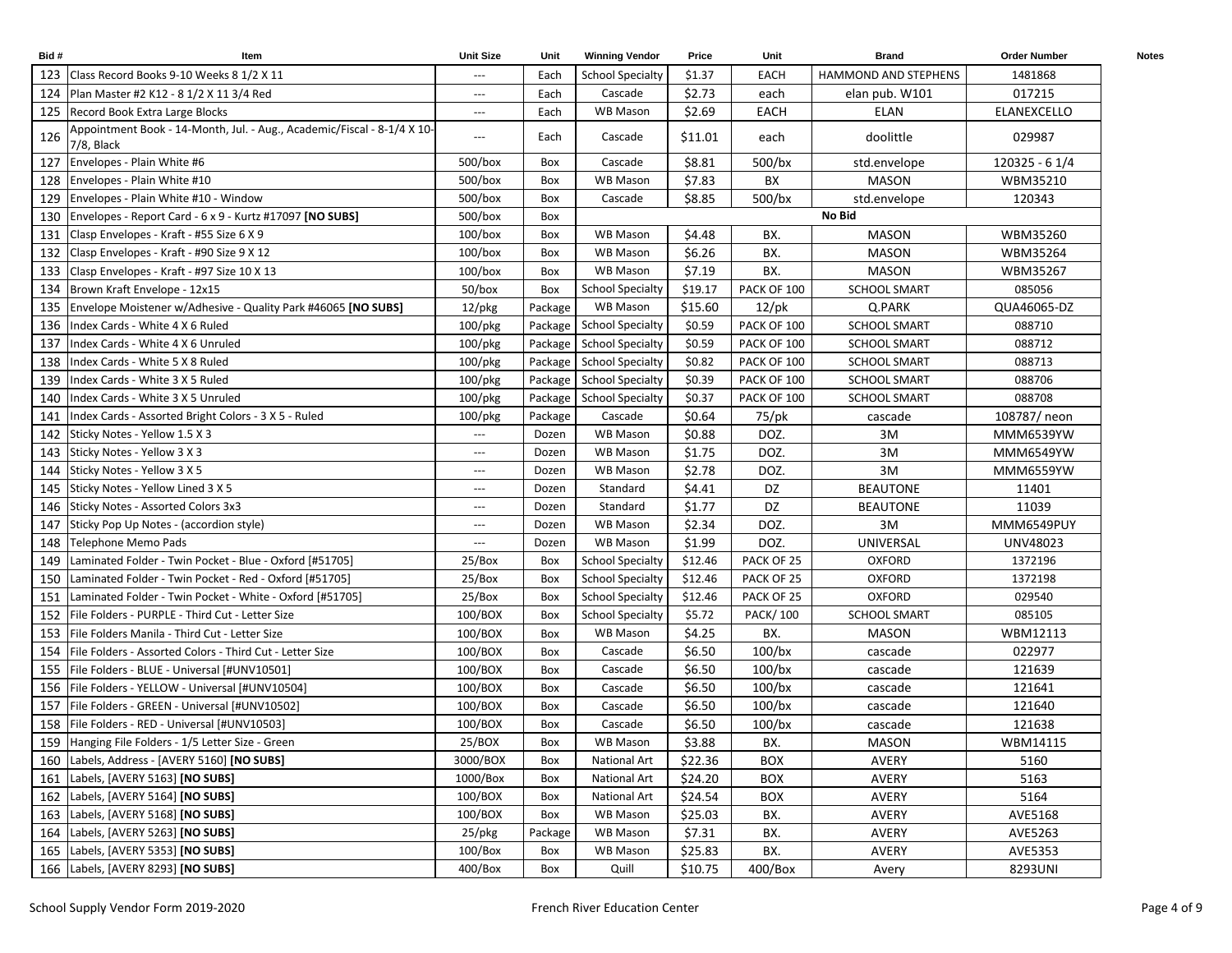| Bid# | Item                                                                          | <b>Unit Size</b>              | Unit    | <b>Winning Vendor</b>   | Price   | Unit        | <b>Brand</b>        | <b>Order Number</b>                 | <b>Notes</b> |
|------|-------------------------------------------------------------------------------|-------------------------------|---------|-------------------------|---------|-------------|---------------------|-------------------------------------|--------------|
|      | 167 Address Labels, Dymo - #DYM30251 [NO SUBS]                                | Roll                          | Roll    | <b>School Specialty</b> | \$6.81  | PACK OF 2   | <b>DYMO</b>         | 038587                              |              |
|      | 168 Pocket Folders Duo - Assorted                                             | 25/Box                        | Box     | Cascade                 | \$2.81  | $25$ /bx    | cascade             | 028160                              |              |
|      | 169 Pocket Folders Duo Blue                                                   | 25/Box                        | Box     | <b>School Specialty</b> | \$2.61  | PACK OF 25  | <b>SCHOOL SMART</b> | 084899                              |              |
|      | 170 Pocket Folders Duo Red                                                    | 25/Box                        | Box     | <b>School Specialty</b> | \$2.61  | PACK OF 25  | <b>SCHOOL SMART</b> | 084895                              |              |
| 171  | Pocket Folders Duo Yellow                                                     | 25/Box                        | Box     | <b>School Specialty</b> | \$2.61  | PACK OF 25  | <b>SCHOOL SMART</b> | 084897                              |              |
| 172  | Pocket Folders Duo Green                                                      | 25/Box                        | Box     | <b>School Specialty</b> | \$2.61  | PACK OF 25  | <b>SCHOOL SMART</b> | 084894                              |              |
|      | 173   1" Binders W/ Plastic Insert Window On Front                            | White                         | Each    | <b>WB Mason</b>         | \$1.08  | EACH        | <b>AVERY</b>        | AVE05711                            |              |
|      | 174 1 1/2" Binders W/ Plastic Insert Window On Front                          | White                         | Each    | Cascade                 | \$1.25  | each        | cascade             | 015797                              |              |
|      | 175 1 1/2" Three Ring Binder                                                  | <b>BLACK</b>                  | Each    | Cascade                 | \$1.19  | each        | cascade             | 005470                              |              |
|      | 176 Binder, Standard 3 Ring Vinyl - 1/2 Inch, 8 1/2 X 11                      | <b>BLACK</b>                  | Each    | WB Mason                | \$0.99  | EACH        | AVERY               | AVE03201                            |              |
| 177  | Binder, Standard 3 Ring Vinyl - One Inch, 8 1/2 X 11 -<br>State Color On P.O. | $\hspace{1.5cm} \textbf{---}$ | Each    | Cascade                 | \$0.97  | each        | cascade             | 118889                              |              |
|      | 178 Binder 2" with plastic front insert                                       | $---$                         | Each    | Cascade                 | \$1.54  | each        | cascade             | 150005                              |              |
| 179  | Binder, Standard 3 Ring Vinyl - Two Inch, 8 1/2 X 11 -<br>State Color On P.O. | $\hspace{0.05cm} \ldots$      | Each    | WB Mason                | \$1.36  | EACH        | AVERY               | AVE03500 - Blue<br>AVE03301 - Black |              |
|      | 180 Binders 3" with plastic front insert                                      | $\hspace{0.05cm} \ldots$      | Each    | WB Mason                | \$1.99  | <b>EACH</b> | <b>AVERY</b>        | AVE05741                            |              |
| 181  | Binder, Standard 3 Ring Vinyl - Three Inch, 8 1/2 X 11                        | <b>BLACK</b>                  | Each    | Quill                   | \$1.73  | Each        | Quill               | 739551                              |              |
| 182  | Binder, Standard 3 Ring Vinyl - Fourt Inch, 8 1/2 X 12                        | <b>BLACK</b>                  | Each    | WB Mason                | \$3.97  | EACH        | AVERY               | AVE09800                            |              |
| 183  | Binder Dividers - A To Z                                                      | $\overline{\phantom{a}}$      | Package | <b>School Specialty</b> | \$1.23  | EACH        | <b>SCHOOL SMART</b> | 081939                              |              |
| 184  | Binder Dividers - Insertable - Colored Tab                                    | 5 TAB SET                     | Package | Standard                | \$0.18  | PK          | <b>PREMIER</b>      | <b>5A</b>                           |              |
| 185  | Binder Dividers - 5 Tab - Avery - [#AVE11110] [NO SUBS]                       | 5 TAB SET                     | Package | Quill                   | \$0.44  | 5 TAB SET   | Avery               | 11110Q                              |              |
| 186  | Binder Dividers - 8 Tab - Avery - [#AVE11111] [NO SUBS]                       | 8 TAB SET                     | Package | Quill                   | \$0.66  | 8 TAB SET   | Avery               | 11111Q                              |              |
| 187  | Binding Combs 1/2"                                                            | $100/b$ ox                    | Box     | Standard                | \$3.07  | BX          | <b>HOP</b>          | PB1/2                               |              |
| 188  | Binding Combs 5/8"                                                            | $100/b$ ox                    | Box     | Standard                | \$4.34  | BX          | <b>HOP</b>          | PB5/8                               |              |
| 189  | Binding Combs 1"                                                              | $100/b$ ox                    | Box     | Cascade                 | \$6.44  | $50$ /bx    | hop indust.         | 022114                              |              |
|      | 190 DYMO self-adhesive file folder labels (30277) [NO SUBS]                   | 9/16 by 37/16                 | Pkg.    | <b>WB Mason</b>         | \$7.57  | PKG.        | <b>DYMO</b>         | DYM30277                            |              |
|      | 191   DYMO self-adhesive address labels (30572) [NO SUBS]                     | $11/8 \times 3\frac{1}{2}$    | Pkg.    | <b>School Specialty</b> | \$16.45 | PACK OF 520 | <b>DYMO</b>         | 1480381                             |              |
|      | 192 5 Tab Binder Dividers                                                     | 5 TAB SET                     | Package | Standard                | \$0.18  | PK          | PREMIER             | 5C                                  |              |
|      | 193 Sheet Protectors - Top Loading                                            | 100/BOX                       | Box     | Standard                | \$2.27  | BX          | PREMIER             | 41294                               |              |
|      | 194 Binder Clip - 2"W - 1" Capacity - Large                                   | 12/BOX                        | Box     | Standard                | \$0.87  | BX          | <b>GENERAL</b>      | <b>BC100</b>                        |              |
|      | 195 Binder Clip - 1 1/4"W - 5/8" Capacity - Med                               | 24/BOX                        | Box     | <b>WB Mason</b>         | \$0.41  | <b>BOX</b>  | UNIVERSAL           | UNV10210                            |              |
|      | 196 Binder Clip - 3/4"W - 3/8" Capacity - Small                               | 40/BOX                        | Box     | Standard                | \$0.16  | BX          | GENERAL             | <b>BC20</b>                         |              |
| 197  | Stikki Clips (E-Z Up Clips) - reusable paper holders                          | 20/Box                        | Box     | Standard                | \$1.87  | BX          | <b>RESTICK CLIP</b> | RSC <sub>20</sub>                   |              |
| 198  | Metal Book Rings, ACCO 72202 - 1" Diameter                                    | 100/BOX                       | Box     | Cascade                 | \$1.61  | $100$ /bx   | cascade             | 028860                              |              |
| 199  | Brass Fasteners - 1/2" - Kurtz #11426 [NO SUBS]                               | 100/BOX                       | Box     |                         |         |             | No Bid              |                                     |              |
| 200  | Brass Fasteners - 1"                                                          | 100/BOX                       | Box     | Standard                | \$0.57  | BX          | <b>GENERAL</b>      | #4                                  |              |
| 201  | Brass Fasteners - 2"                                                          | 100/BOX                       | Box     | Standard                | \$1.18  | BX          | GENERAL             | #7                                  |              |
|      | 202 Thumb Tacks                                                               | 100/BOX                       | Box     | Standard                | \$0.19  | BX          | STANDARD            | TT <sub>2</sub>                     |              |
|      | 203 Paper Clips - #1 Gem - Smooth - (100 per box - 10 box per pack)           | $\hspace{0.05cm} \cdots$      | Box     | WB Mason                | \$0.19  | <b>BOX</b>  | UNIVERSAL           | <b>UNV72210BX</b>                   |              |
| 204  | Paper Clips - Jumbo - Smooth - (100 per box - 10 box per pack)                | $\overline{\phantom{a}}$      | Box     | <b>WB Mason</b>         | \$0.45  | <b>BOX</b>  | UNIVERSAL           | <b>UNV72220BX</b>                   |              |
| 205  | Rubber Bands 1/4 Lb Asst.                                                     | $\hspace{0.05cm} \ldots$      | Box     | <b>WB Mason</b>         | \$0.55  | <b>BOX</b>  | UNIVERSAL           | UNV00454                            |              |
| 206  | Staple Remover - Claw                                                         | $---$                         | Each    | Standard                | \$0.18  | EA          | STANDARD            | 32002                               |              |
|      | 207 Stapler                                                                   | $---$                         | Each    | <b>School Specialty</b> | \$1.37  | <b>EACH</b> | SCHOOL SMART        | 038178                              |              |
|      | 208 Staples - Standard                                                        | 5000/BOX                      | Box     | Standard                | \$0.41  | BX          | STANDARD            | <b>STBC</b>                         |              |
|      | 209 Staples - Standard - Chisel Point - 1/4"                                  | 5000/BOX                      | Box     | WB Mason                | \$0.49  | <b>BOX</b>  | UNIVERSAL           | UNV79000                            |              |
|      | 210   Kid Scissors - 5" Pointed - Assorted - Westcott [NO SUBS]               | 4/Pack                        | Pack    | <b>School Specialty</b> | \$0.61  | EACH        | WESTCOTT            | 1464910                             |              |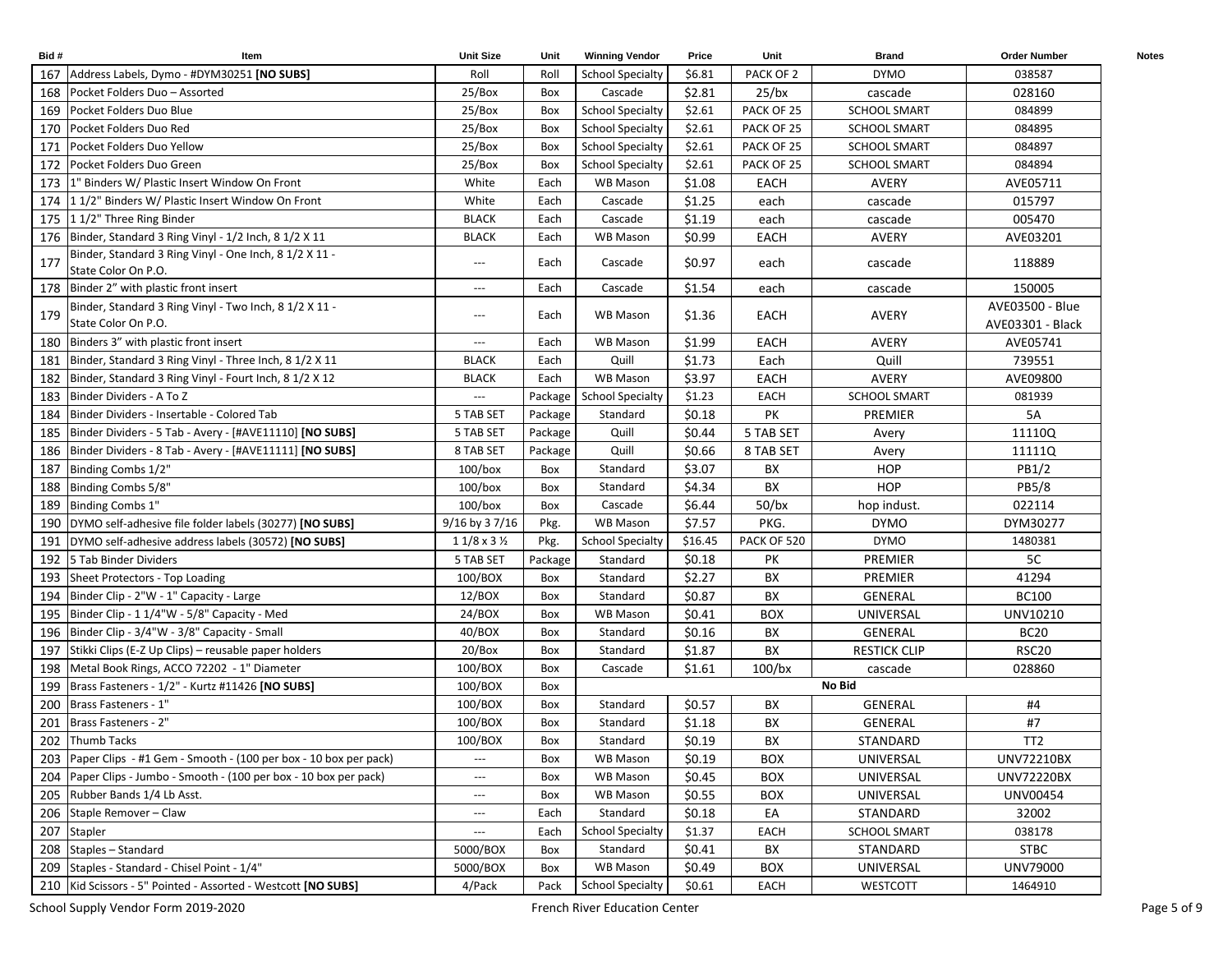| Bid# | Item                                                                | <b>Unit Size</b>                         | Unit  | <b>Winning Vendor</b>   | Price   | Unit        | <b>Brand</b>        | <b>Order Number</b> | <b>Notes</b> |
|------|---------------------------------------------------------------------|------------------------------------------|-------|-------------------------|---------|-------------|---------------------|---------------------|--------------|
|      | 211   Kid Scissors - 5" Pointed - Fiskars - [NO SUBS]               | Each                                     | Each  | <b>WB Mason</b>         | \$0.53  | EA          | <b>FISKARS</b>      | FSK1055801001       |              |
|      | 212 Scissors - Clip Point - 5"                                      | $\hspace{0.05cm} \ldots$                 | Each  | <b>School Specialty</b> | \$0.68  | <b>EACH</b> | <b>SCHOOL SMART</b> | 086339              |              |
|      | 213 Scissors - For Kids Blunt Cut                                   | $---$                                    | Each  | Standard                | \$0.23  | EA          | <b>GENERAL</b>      | E9416               |              |
|      | 214 Scissors - Blunt - 5" - Fiskars                                 | $---$                                    | Each  | <b>WB Mason</b>         | \$0.53  | <b>EACH</b> | <b>FISKARS</b>      | FSK1535201002       |              |
| 215  | Scissors - Blunt - 8" - Fiskars                                     | $---$                                    | Each  | <b>National Art</b>     | \$1.58  | EACH        | <b>FISKARS</b>      | 150220              |              |
| 216  | Scissors - 8"                                                       | $\hspace{1.5cm} \textbf{---}$            | Each  | Standard                | \$0.45  | EA          | EDGE                | E2000               |              |
| 217  | Scissors - 8" Straight - Fiskars [#FSK01004761j] [NO SUBS]          | $---$                                    | Each  | Cascade                 | \$1.90  | each        | fiskars             | 030008              |              |
|      | 218 3 Hole Paper Punch - Manual - Counter Use/Size Medium Capacity  | $\overline{a}$                           | Each  | Standard                | \$2.42  | EA          | STANDARD            | 1-Mar               |              |
|      | 219 Calculator paper rolls                                          | 2-1/4 X 150ft.                           | roll  | <b>WB Mason</b>         | \$0.41  | <b>ROLL</b> | UNIVERSAL           | UNV35710EA          |              |
| 220  | Metal rim round key tags, white, 1 % inch diameter                  | 50/pack                                  | pack  | <b>WB Mason</b>         | \$3.35  | PK          | AVERY               | AVE11025            |              |
| 221  | Metal Rim Key Tags, Card Stock/Metal - AVERY #AVE11025<br>[NO SUBS] | 50/pack                                  | pack  | <b>WB Mason</b>         | \$3.35  | PK          | AVERY               | AVE11025            |              |
|      | 222 Handheld Calculators (Approx. 4x5) Basic Function               | $---$                                    | Each  | Cascade                 | \$0.98  | each        | cascade             | 120125              |              |
|      | 223   Ruler - Plastic Metric - 1/16 Inch                            | $---$                                    | Each  | Standard                | \$0.10  | EA          | STANDARD            | 16220               |              |
| 224  | Tape - Cellophane - 1/2 X 1296 - 1inch Core                         | $\hspace{0.05cm} \ldots$                 | Each  | Standard                | \$0.24  | EA          | <b>TAPEMATE</b>     | 5000                |              |
| 225  | Tape - Cellophane - 3/4 X 1296 - 1 Inch Core                        | ---                                      | Each  | Standard                | \$0.31  | EA          | <b>TAPEMATE</b>     | 5100                |              |
| 226  | Invisable Tape - .75"x36 yards - School Smart #1354292<br>[NO SUBS] | 12/Pack                                  | Pack  | <b>School Specialty</b> | \$12.15 | PACK OF 12  | <b>SCHOOL SMART</b> | 1354242             |              |
| 227  | Tape 3/4" - Clear - Transparent                                     | 6/Pack                                   | Pack  | Cascade                 | \$10.66 | $6$ /pk     | 3m                  | 026143              |              |
|      | 228 Scotch Magic Tape 3/4" x 1000" [#MMM810P10K] [NO SUBS]          | 10/Pack                                  | Pack  | National Art            | \$13.90 | <b>PACK</b> | 3M                  | 810-34-10PK         |              |
|      | 229 Tape Dispenser                                                  | $\hspace{1.5cm} \textbf{---}$            | Each  | Standard                | \$0.70  | EA          | STANDARD            | C38                 |              |
|      | 230 Masking Tape - 1/2 Inch X 60 Yards                              | ---                                      | Each  | Standard                | \$0.40  | EA          | <b>EDGE</b>         | $E83-1/2$           |              |
| 231  | Masking Tape - Double Sided - 1/2 Inch X 60 Yards                   | $---$                                    | Each  | <b>School Specialty</b> | \$7.42  | EACH        | <b>SCOTCH</b>       | 1457945             |              |
| 232  | Masking Tape - 3/4 Inch X 60 Yards                                  | $---$                                    | Each  | Cascade                 | \$0.69  | each        | cascade             | 123191              |              |
| 233  | Masking Tape - 1 Inch X 60 Yards                                    | $---$                                    | Each  | Cascade                 | \$0.79  | each        | cascade             | 123192              |              |
| 234  | Masking Tape - 2 Inch X 60 Yards                                    | $---$                                    | Each  | Standard                | \$1.39  | EA          | <b>EDGE</b>         | E83-2               |              |
| 235  | Shipping Tape - 2" -                                                | $---$                                    | Each  | Standard                | \$0.48  | EA          | <b>CLEARSTICK</b>   | PP-2-55             |              |
| 236  | Painter/Low Tack Tape - 2"                                          | Roll                                     | Each  | Cascade                 | \$5.98  | each        | 3m                  | 022199              |              |
| 237  | Magnetic Tape - 3/4"x25' w/tape dispenser - Dowling [#90052]        | $\mathbf{u}_{\perp\perp\perp}$           | Each  |                         |         |             | No Bid              |                     |              |
| 238  | Glue                                                                | 4 OZ.                                    | Each  | Standard                | \$0.32  | EA          | STANDARD            | 4GA                 |              |
| 239  | Glue                                                                | 8 OZ.                                    | Each  | <b>School Specialty</b> | \$0.84  | <b>EACH</b> | <b>ELMERS</b>       | 008970              |              |
| 240  | <b>Glue Stick</b>                                                   | .28 oz                                   | Each  | Standard                | \$0.08  | EA          | STANDARD            | <b>S32</b>          |              |
| 241  | Glue Stick                                                          | 1.3 oz                                   | Each  | <b>School Specialty</b> | \$0.27  | <b>EACH</b> | PRANG               | 024550              |              |
| 242  | Elmers Washable All Purpose School Glue Sticks (.21 oz)             | $30$ /pk                                 | Pack  | <b>National Art</b>     | \$6.90  | <b>PACK</b> | <b>ELMERS</b>       | E514-30             |              |
| 243  | Elmers Washable All Purpose School Glue Sticks (.24 oz)             | $30$ /pk                                 | Pack  | <b>School Specialty</b> | \$7.96  | PACK OF 30  | <b>ELMERS</b>       | 081455              |              |
| 244  | Correction Fluid - White                                            | $---$                                    | Each  | Cascade                 | \$0.45  | each        | cascade             | 108835              |              |
|      | 245 Bic White Out Correction Fluid                                  | $12$ /pk                                 | Pack  | Cascade                 | \$3.90  | $12$ /pkg   | cascade             | 026449              |              |
|      | 246 Correction Tape                                                 | $\hspace{0.05cm} \ldots \hspace{0.05cm}$ | Each  | Standard                | \$0.53  | EA          | CORRECTOR           | <b>TC983</b>        |              |
|      | 247   Mechanical Pencil, .7mm                                       | <b>DOZEN</b>                             | Dozen | Standard                | \$1.08  | DZ          | <b>CLICKSHARP</b>   | 1004-7              |              |
|      | 248 Class Pack Wood Pencils - [Crayola [#CY0684240]                 | 240/Box                                  | Box   | <b>National Art</b>     | \$25.90 | <b>BOX</b>  | CRAYOLA             | 68-8024             |              |
| 249  | Pencil w/erasers - Laddie                                           | <b>DOZEN</b>                             | Dozen | WB Mason                | \$2.06  | DZ          | <b>DIXON</b>        | DIX13304            |              |
| 250  | Pencils #2 W/Erasers Kendal                                         | <b>DOZEN</b>                             | Dozen | WB Mason                | \$0.56  | DZ          | UNIVERSAL           | UNV55400            |              |
|      | 251 Pencil #2 Yellow Ticonderoga [NO SUBS]                          | <b>DOZEN</b>                             | Dozen | WB Mason                | \$1.28  | DZ          | <b>DIXON</b>        | DIX13882            |              |
| 252  | Pencil #2 Yellow Ticonderoga Woodcase [NO SUBS]                     | <b>DOZEN</b>                             | Dozen | WB Mason                | \$1.28  | DZ          | <b>DIXON</b>        | DIX13882            |              |
|      | 253 Pencils #2 Pre-Sharpened W/Eraser (Orange)                      | DOZEN                                    | Dozen | <b>School Specialty</b> | \$0.56  | PACK OF 12  | <b>SCHOOL SMART</b> | 084453              |              |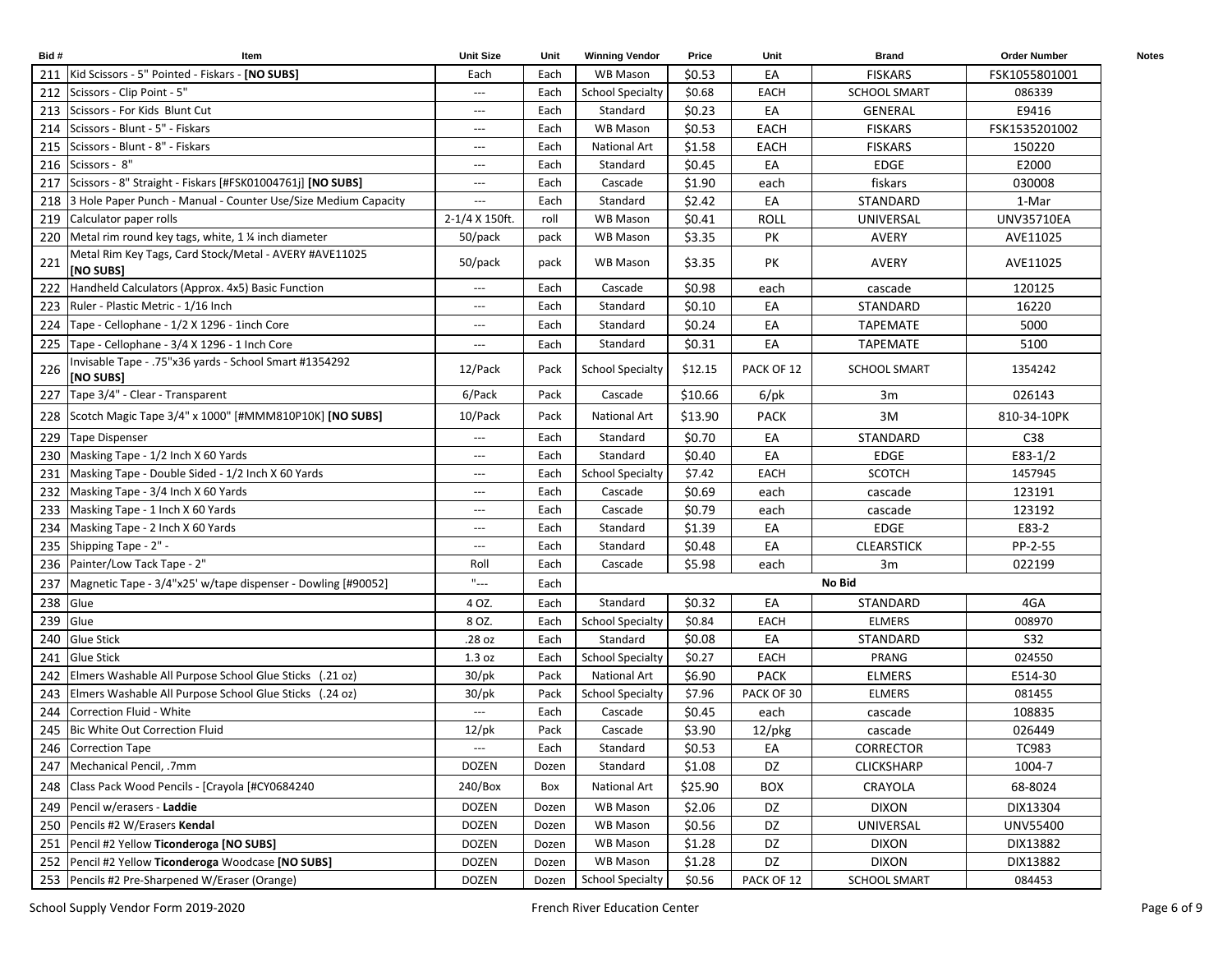| Bid# | Item                                                                                                                 | <b>Unit Size</b>         | Unit    | <b>Winning Vendor</b>    | Price   | Unit        | <b>Brand</b>         | <b>Order Number</b> | <b>Notes</b> |
|------|----------------------------------------------------------------------------------------------------------------------|--------------------------|---------|--------------------------|---------|-------------|----------------------|---------------------|--------------|
| 254  | Pencil - Primer - For Beginners                                                                                      | <b>DOZEN</b>             | Dozen   | Standard                 | \$1.20  | DZ          | PRIMA                | 80                  |              |
|      | 255 Pencils - Assorted Colors                                                                                        | <b>DOZEN</b>             | Dozen   | Standard                 | \$0.57  | DZ          | <b>RAINBOW RITER</b> | 5012                |              |
| 256  | Colored Pencil Class pack with Pencil Sharpeners - Assorted<br>Colors                                                | 240 Pack                 | Package | National Art             | \$25.90 | <b>BOX</b>  | CRAYOLA              | 68-8024             |              |
| 257  | Crayola Colored Pencils                                                                                              | $12$ /pk                 | Pack    | WB Mason                 | \$1.13  | ST.         | CRAYOLA              | CYO684012           |              |
| 258  | Metallic Colored Pencils - Assorted Colors                                                                           | 12/SET                   |         | Package School Specialty | \$1.25  | SET OF 12   | LIQUI-MARK           | 067630              |              |
| 259  | Pencil Eraser - Pink - Med Size Beveled                                                                              | <b>DOZEN</b>             | Dozen   | Standard                 | \$0.37  | DZ          | STANDARD             | G90                 |              |
| 260  | Pencil Eraser - Block Shape 1 Lb. Box                                                                                | 40/BOX                   | Box     | Standard                 | \$1.12  | BX          | EASYERASE            | G40                 |              |
| 261  | Papermate Arrowhead Eraser Caps                                                                                      | 144/Box                  | Box     | Standard                 | \$0.88  | BX          | EASYERASE            | 7107                |              |
| 262  | Pencil Sharpener - Boston                                                                                            | $---$                    | Each    | <b>WB Mason</b>          | \$7.42  | <b>EACH</b> | <b>BOSTON</b>        | EPI1031             |              |
| 263  | Pencil Sharpener - Wood grain Electric                                                                               | ---                      | Each    | <b>WB Mason</b>          | \$15.58 | EACH        | <b>BOSTON</b>        | EPI1800             |              |
| 264  | Pencil Sharpener - Hand Held with Container                                                                          | ---                      | Each    | <b>School Specialty</b>  | \$0.12  | <b>EACH</b> | <b>SCHOOL SMART</b>  | 073689              |              |
| 265  | Papermate Flair Assorted                                                                                             | 16/Pack                  | Pack    | Cascade                  | \$10.05 | $12$ /pk    | papermate            | 033360              |              |
| 266  | Papermate Flair Felt Tip Pens - Medium Point                                                                         | 16/Pack                  | Pack    | Cascade                  | \$10.05 | $12$ /pk    | papermate            | 033360              |              |
| 267  | <b>Pilot</b> G-2 Retractable Gel-Ink Pen - Bold Point - Blue                                                         | $\hspace{0.05cm} \ldots$ | Dozen   | Quill                    | \$11.24 | Dozen       | Pilot                | 31257Q              |              |
|      | 268   Ball Point Pens Bic Round Stic - Fine Point - Blue                                                             | ---                      | Dozen   | <b>WB Mason</b>          | \$0.93  | DZ          | <b>BIC</b>           | BICGSF11BE          |              |
| 269  | Ball Point Pens Bic Round Stic - Fine Point - Black                                                                  | ---                      | Dozen   | <b>WB Mason</b>          | \$0.93  | DZ          | <b>BIC</b>           | BICGSF11BK          |              |
| 270  | Ball Point Pens Bic Round Stic - Medium Point - Blue                                                                 | $---$                    | Dozen   | <b>WB Mason</b>          | \$0.93  | DZ          | <b>BIC</b>           | BICGSM11BE          |              |
| 271  | Ball Point Pens Bic Round Stic - Medium Point - Black                                                                | ---                      | Dozen   | <b>WB Mason</b>          | \$0.93  | DZ          | <b>BIC</b>           | BICGSM11BK          |              |
| 272  | Ball Point Pens Bic Round Stic - Medium Point - Red                                                                  | ---                      | Dozen   | <b>WB Mason</b>          | \$0.93  | DZ          | <b>BIC</b>           | BICGSM11RD          |              |
| 273  | Ball Point Pens Flexgrip Pen By Papermate - Medium Point- Blue                                                       | $---$                    | Dozen   | National Art             | \$6.69  | <b>DOZ</b>  | PAPERMATE            | 96101               |              |
| 274  | Ball Point Pens Flexgrip Pen By Papermate - Medium Point-Black                                                       | $\hspace{0.05cm} \ldots$ | Dozen   | National Art             | \$6.69  | <b>DOZ</b>  | PAPERMATE            | 96301               |              |
| 275  | Ball Point Pens Flexgrip Pen By Papermate - Medium Point- Red                                                        | $\hspace{0.05cm} \ldots$ | Dozen   | National Art             | \$6.69  | <b>DOZ</b>  | PAPERMATE            | 96201               |              |
| 276  | Ball Point Pens Flexgrip Pen By Papermate - Fine Point - Blue                                                        | $\hspace{0.05cm} \ldots$ | Dozen   | <b>National Art</b>      | \$6.69  | DOZ         | PAPERMATE            | 96601               |              |
| 277  | Ball Point Pens Flexgrip Pen By Papermate - Fine Point - Black                                                       | $\hspace{0.05cm} \ldots$ | Dozen   | <b>National Art</b>      | \$6.69  | <b>DOZ</b>  | PAPERMATE            | 96801               |              |
| 278  | Sharpie Oil Based Paint Medium Point Markers - Set of 2 - 2 Colors<br>include: (1) Metallic Gold (1) Metallic Silver | $---$                    | Set     | <b>School Specialty</b>  | \$3.02  | PACK OF 2   | <b>SHARPIE</b>       | 1446377             |              |
|      | 279 Sharpie Permanent Markers - Fine Tip - Black                                                                     | $\hspace{0.05cm} \ldots$ | Each    | National Art             | \$0.43  | EACH        | <b>SHARPIE</b>       | 30001               |              |
|      | 280 Sharpie Permanent Markers - X-Fine Tip - Black                                                                   | ---                      | Each    | <b>National Art</b>      | \$0.44  | EACH        | <b>SHARPIE</b>       | 37001               |              |
| 281  | Sharpie Permanent Markers - S-Fine Tip - Black                                                                       | ---                      | Each    | National Art             | \$0.44  | EACH        | <b>SHARPIE</b>       | 3700                |              |
| 282  | Sharpies Fine - Blue                                                                                                 | $---$                    | Each    | National Art             | \$0.43  | EACH        | <b>SHARPIE</b>       | 30003               |              |
| 283  | <b>Sharpies</b> Fine - Red                                                                                           | $\hspace{0.05cm} \ldots$ | Each    | National Art             | \$0.43  | <b>EACH</b> | <b>SHARPIE</b>       | 30002               |              |
| 284  | <b>Sharpies</b> Fine - Green                                                                                         | $\hspace{0.05cm} \ldots$ | Each    | National Art             | \$0.43  | EACH        | SHARPIE              | 30004               |              |
| 285  | Sharpie Marker Set [NO SUBS]                                                                                         | 8/Pack                   | Pack    | <b>National Art</b>      | \$3.83  | <b>SET</b>  | <b>SHARPIE</b>       | 30078               |              |
| 286  | Flair Assorted Pens - Papermate [#PAP70644] [NO SUBS]                                                                | $16$ /Pkg                | Package | <b>School Specialty</b>  | \$19.34 | PACK OF 16  | PAPERMATE            | 1603237             |              |
| 287  | Marker Chisel Tip Assorted - EXPO - [NO SUBS]                                                                        | 16/Set                   | Set     | <b>WB Mason</b>          | \$9.37  | ST.         | SANFORD              | SAN81045            |              |
| 288  | Marker Chisel Tip Assorted - Sharpie - [#SAN38250] [NO SUBS]                                                         | 8/Set                    | Set     | <b>WB Mason</b>          | \$3.89  | ST.         | SANFORD              | SAN38250PP          |              |
|      | 289 Permanent Markers - Black                                                                                        | $---$                    | Each    | Standard                 | \$0.11  | EA          | <b>MIGHTYMARK</b>    | 10892               |              |
| 290  | Permanent Markers - Chisel Tip - Assorted Colors per Set                                                             | 8/SET                    | Set     | Standard                 | \$1.06  | ST          | MIGHTYMARK           | 10900               |              |
|      | 291 Washable Markers - Prang [#DIX80613]                                                                             | 200/Carton               | Carton  | <b>School Specialty</b>  | \$36.13 | SET OF 200  | PRANG                | 221379              |              |
|      | 292 Uniblazer Highlighters - Assorted Colors                                                                         | 6/SET                    | Set     | WB Mason                 | \$0.85  | ST.         | UNIVERSAL            | UNV08860            |              |
|      | 293 Highlighters - Yellow                                                                                            | $\hspace{0.05cm} \ldots$ | Dozen   | Standard                 | \$1.34  | DZ          | EMPHASIZER           | 814YW               |              |
|      | 294 Highlighters - Pink                                                                                              | ---                      | Dozen   | Standard                 | \$1.27  | DZ          | <b>EMPHASIZER</b>    | 814OK               |              |
|      | 295 Highlighters - Orange                                                                                            | ---                      | Dozen   | Standard                 | \$1.27  | DZ          | <b>EMPHASIZER</b>    | 814OR               |              |
|      | 296 Accent Tank Highlight - Sharpie - [#SAN25053] [NO SUBS]                                                          | 12/Pkg                   | Package | Quill                    | \$5.53  | Dozen       | Sharpie              | 25053               |              |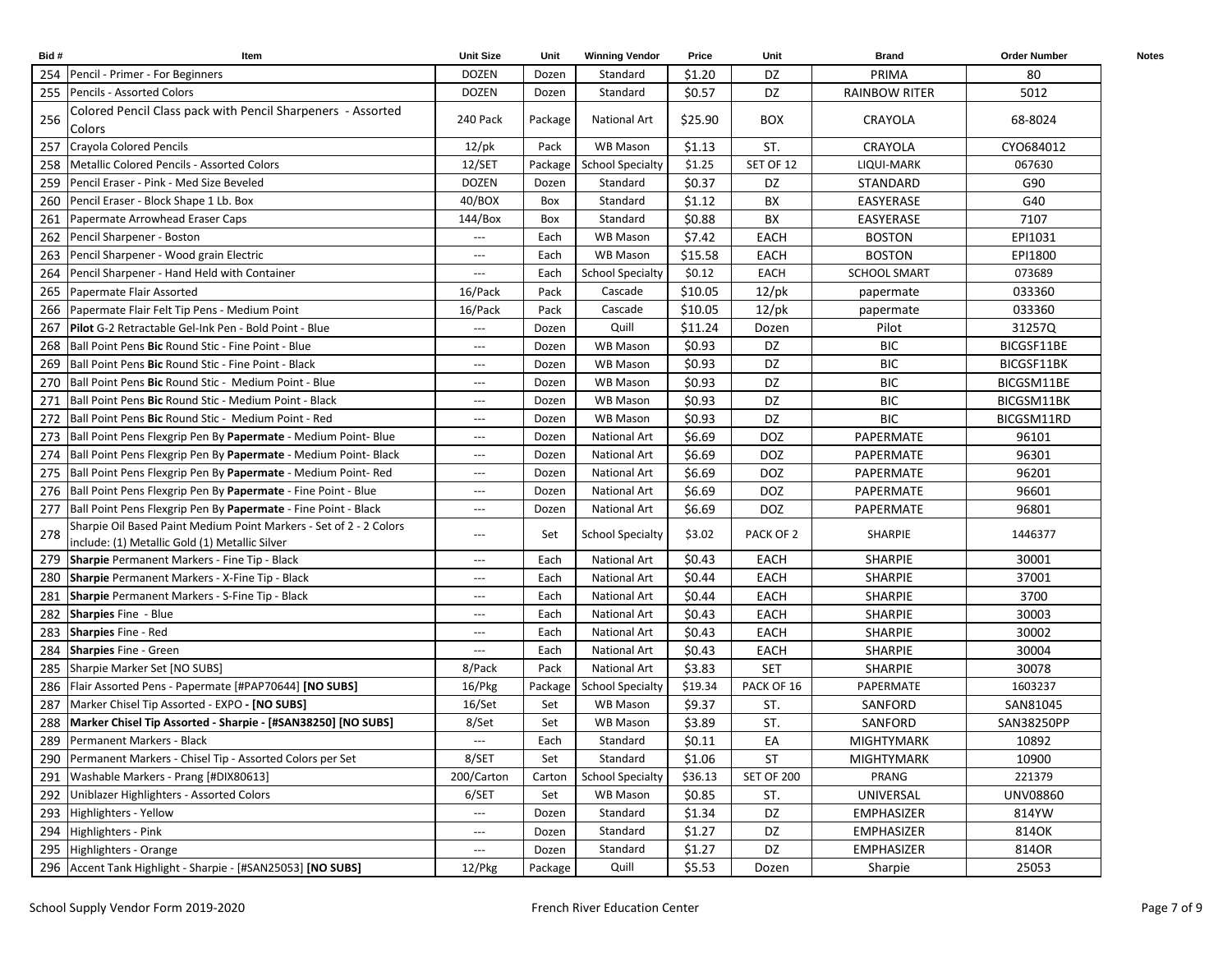| Bid# | Item                                                                                                                                                                                                              | <b>Unit Size</b>         | Unit    | <b>Winning Vendor</b>   | Price   | Unit              | <b>Brand</b>         | <b>Order Number</b> | <b>Notes</b>         |
|------|-------------------------------------------------------------------------------------------------------------------------------------------------------------------------------------------------------------------|--------------------------|---------|-------------------------|---------|-------------------|----------------------|---------------------|----------------------|
|      | 297   Flip Chart Markers                                                                                                                                                                                          | 4/SET                    | Set     | Quill                   | \$2.63  | 4/SET             | <b>SHARPIE</b>       | 22474               | <b>Bullet Point,</b> |
|      |                                                                                                                                                                                                                   |                          |         |                         |         |                   |                      |                     | Water-based          |
|      | 298   Dry Erase Markers - Chisel Tip - Low Odor - Black                                                                                                                                                           | $---$                    | Each    | Standard                | \$0.20  | EA                | WIZARD               | WB80-4              |                      |
|      | 299   Dry Erase Markers - Bullet Tip - Low Odor - Black                                                                                                                                                           | $---$                    | Each    | Cascade                 | \$0.28  | each              | cascade              | 033054              |                      |
|      | 300 Dry Erase Markers - Fine Tip                                                                                                                                                                                  | 4 COLOR SET              | Set     | Standard                | \$1.27  | <b>ST</b>         | LIQUI-MARK           | 26040               |                      |
|      | 301   Dry Erase Markers - Bullet Tip                                                                                                                                                                              | <b>4 COLOR SET</b>       | Set     | Cascade                 | \$0.94  | $4$ /set          | cascade              | 032157              |                      |
|      | 302 Dry Erase Markers - Chisel Tip                                                                                                                                                                                | <b>4 COLOR SET</b>       | Set     | Standard                | \$0.79  | <b>ST</b>         | White Board Wizard   | WB80-4              |                      |
| 303  | <b>Expo Markers - Assorted Colors</b>                                                                                                                                                                             | 8/Pack                   | Pack    | National Art            | \$4.26  | <b>SET</b>        | <b>EXPO</b>          | 80078               |                      |
| 304  | <b>Expo Markers - Assorted Colors</b>                                                                                                                                                                             | 12/Pack                  | Pack    | Cascade                 | \$10.10 | $12$ /pk          | expo                 | 033990              |                      |
| 305  | <b>Expo Markers - Assorted Colors</b>                                                                                                                                                                             | 16/Pack                  | Pack    | <b>School Specialty</b> | \$11.68 | SET OF 8          | <b>EXPO</b>          | 026284              |                      |
| 306  | Dry Erase Markers - Pen Stle - Black                                                                                                                                                                              |                          | Pack    | Standard                | \$3.56  | PK                | LIQUI-MARK           | 26001               |                      |
| 307  | Crayola Visi-Visi Max Dry Erase Marker - Black                                                                                                                                                                    | 12/Box                   | Box     | <b>WB Mason</b>         | \$7.49  | DZ                | CRAYOLA              | CYO986012A051       |                      |
| 308  | Eraser For Dry-Erase Whiteboard                                                                                                                                                                                   | $---$                    | Each    | Standard                | \$0.27  | EA                | STANDARD             | T104                |                      |
| 309  | Expo Cleaner - 8oz - [NO SUBS]                                                                                                                                                                                    |                          |         | <b>WB Mason</b>         | \$1.49  | EACH              | SANFORD              | SAN81803            |                      |
| 310  | White Board Cleaner                                                                                                                                                                                               | 8 OZ.                    | Each    | Standard                | \$1.14  | EA                | White Board Wizard   | 81803               |                      |
|      | 311   Vis A Vis Fine Point Markers                                                                                                                                                                                | 4 COLOR SET              | Set     | Standard                | \$1.30  | <b>ST</b>         | LIQUI-MARK           | 1200-4              |                      |
|      | 312 Crayola Classpack Markers, broad point, 16 colors [NO SUBS]                                                                                                                                                   | 256/Box                  | Box     | <b>WB Mason</b>         | \$41.75 | BX                | CRAYOLA              | CYO588201           |                      |
|      | 313   Crayola Washable Markers, 8 Classic Color Set                                                                                                                                                               | 8/SET                    | Set     | <b>National Art</b>     | \$1.76  | <b>SET</b>        | CRAYOLA              | 58-7808             |                      |
|      | Crayola Trayola Washable Markers - Fine Tip - Pack of 48 - Assorted<br>314 Colors 8 essential washable marker colors (6 markers per color)<br>including Red, Orange, Yellow, Green, Blue, Violet, Black and Brown | 48/PKG                   | Package | <b>National Art</b>     | \$10.74 | PKG               | CRAYOLA              | 7809-6              |                      |
|      | 315   Wax Crayons - Crayola #38 - Kinder Size                                                                                                                                                                     | $\hspace{0.05cm} \ldots$ | Box     | <b>National Art</b>     | \$0.97  | <b>BOX</b>        | CRAYOLA              | 52-0080             |                      |
|      | 316   Wax Crayons - Crayola - 4 pack                                                                                                                                                                              | Pack                     | Pack    |                         |         |                   | No Bid               |                     |                      |
|      | 317   Wax Crayons - Crayola #8 Standard - 8 Color                                                                                                                                                                 | $\hspace{0.05cm} \ldots$ | Box     | <b>National Art</b>     | \$0.37  | <b>BOX</b>        | CRAYOLA              | 52-0008             |                      |
|      | 318 Wax Crayons - Crayola #12 Standard - 12 Color                                                                                                                                                                 | $\hspace{0.05cm} \ldots$ | Box     | WB Mason                | \$0.69  | PK                | CRAYOLA              | CYO520012           |                      |
| 319  | Wax Crayons - Crayola - 16 Colors                                                                                                                                                                                 | $\hspace{0.05cm} \ldots$ | Box     | <b>WB Mason</b>         | \$0.71  | BX                | CRAYOLA              | CYO520016           |                      |
| 320  | Class Pack Crayons                                                                                                                                                                                                | Pack                     | Pack    | Cascade                 | \$34.78 | 800/pkg           | dixon                | 182392              |                      |
| 321  | Class Pack Large Crayons                                                                                                                                                                                          | Pack                     | Pack    | <b>School Specialty</b> | \$31.48 | <b>SET OF 400</b> | <b>SCHOOL SMART</b>  | 067254              |                      |
| 322  | Tempera Cake Sets - Jack Richeson [Vendor please indicate]                                                                                                                                                        | 6 to 9/set               | Set     | <b>School Specialty</b> | \$2.85  | SET OF 6          | <b>JACK RICHESON</b> | 1496094             |                      |
|      | 323 Tempera Cake Single Colors - Jack Richeson [Vendor please indicate]                                                                                                                                           | 7 to 9/set               | Set     | <b>School Specialty</b> | \$4.38  | SET OF 9          | <b>JACK RICHESON</b> | 1496096             |                      |
| 324  | Chromacryl 1/2 Gallon Tempera Paint<br>[NO SUBS] - [Vendor indicate colors]                                                                                                                                       | Each                     | Each    | Cascade                 | \$14.70 | each              | chroma               | 138342              |                      |
| 325  | Sargent Art Liquid Metal Acrylics [Vendor Indicate Colors]                                                                                                                                                        | 8 OZ.                    | Each    | <b>School Specialty</b> | \$22.60 | SET OF 6          | SARGENT ART          | 405594              |                      |
|      | 326 Jazz Gloss Tempera [Vendor Indicate Colors]                                                                                                                                                                   | Pint                     | Each    |                         |         |                   | No Bid               |                     |                      |
|      | 327 Prang Tempra Paints - White [NO SUBS]                                                                                                                                                                         | $\overline{a}$           | Each    | Cascade                 | \$1.25  | each              | dixon                | 104865              |                      |
|      | 328 Prang Tempra Paints - Green [NO SUBS]                                                                                                                                                                         | $---$                    | Each    | Cascade                 | \$1.25  | each              | dixon                | 104862              |                      |
|      | 329 Prang Tempra Paints - Blue [NO SUBS]                                                                                                                                                                          | $\hspace{0.05cm} \ldots$ | Each    | Cascade                 | \$1.25  | each              | dixon                | 104863              |                      |
|      | 330 Prang Tempra Paints - Brown [NO SUBS]                                                                                                                                                                         | $\hspace{0.05cm} \ldots$ | Each    | Cascade                 | \$1.25  | each              | dixon                | 104866              |                      |
|      | 331 Prang Tempra Paints - Red [NO SUBS]                                                                                                                                                                           | $\hspace{0.05cm} \ldots$ | Each    | Cascade                 | \$1.25  | each              | dixon                | 104858              |                      |
|      | 332 Prang Tempra Paints - Black [NO SUBS]                                                                                                                                                                         | $\hspace{0.05cm} \ldots$ | Each    | Cascade                 | \$1.25  | each              | dixon                | 104867              |                      |
|      | 333 Prang Tempra Paints - Orange [NO SUBS]                                                                                                                                                                        | $\hspace{0.05cm} \ldots$ | Each    | Cascade                 | \$1.25  | each              | dixon                | 104859              |                      |
|      | 334 Prang Tempra Paints - Pink [NO SUBS]                                                                                                                                                                          | $\hspace{0.05cm} \ldots$ | Each    |                         |         |                   | No Bid               |                     |                      |
|      | 335 Prang Tempra Paints - Yellow [NO SUBS]                                                                                                                                                                        | $\hspace{0.05cm} \ldots$ | Each    | Cascade                 | \$1.25  | each              | dixon                | 104860              |                      |
|      | 336 Prang Tempra Paints - Purple [NO SUBS]                                                                                                                                                                        | ---                      | Each    | Cascade                 | \$1.25  | each              | dixon                | 104864              |                      |